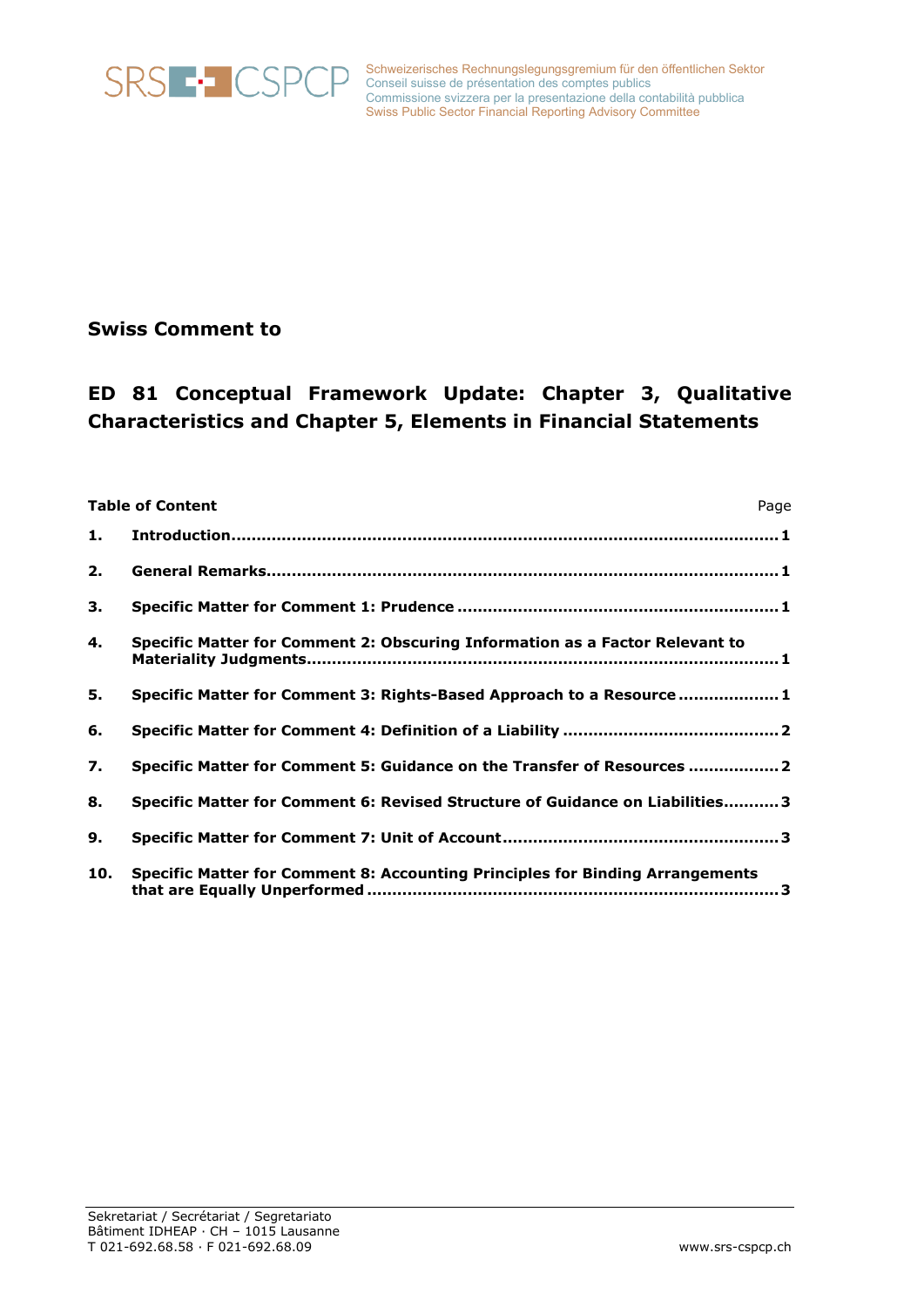#### <span id="page-1-0"></span>**1. Introduction**

The Swiss Public Sector Financial Reporting Advisory Committee (SRS-CSPCP) was established in 2008 by the Swiss Federal Ministry of Finance together with the cantonal Ministers of Finance. One of its aims is to provide the IPSAS Board with a consolidated statement for all three Swiss levels of government (municipalities, cantons and Confederation).

The SRS-CSPCP has discussed ED 81 Conceptual Framework Update: Chapter 3, Qualitative Characteristics and Chapter 5, Elements in Financial Statements.

# <span id="page-1-1"></span>**2. General Remarks**

The SRS-CSPCP recognizes the need to revise Chapters 3 and 5 of the Conceptual Framework.

#### <span id="page-1-2"></span>**3. Specific Matter for Comment 1: Prudence**

*In paragraphs 3.14A and 3.14B, the IPSASB has provided guidance on the role of prudence in supporting neutrality, in the context of the qualitative characteristic of faithful representation. Paragraphs BC3.17A-BC3.17E explain the reasons for this guidance. Do you agree with this approach?*

*If not, why not? How would you modify these paragraphs?*

The SRS-CSPCP is in agreement with the proposed guidance on the rule of prudence.

# <span id="page-1-3"></span>**4. Specific Matter for Comment 2: Obscuring Information as a Factor Relevant to Materiality Judgments**

*Paragraphs 5.7A-5.7G reflect a rights-based approach to the description of resources in the context of an asset. The reasons for this approach are in paragraphs BC5.3A-BC5.3F.* 

*Do you agree with this proposed change? If not, why not?*

The meeting participants are in agreement with this addition.

#### <span id="page-1-4"></span>**5. Specific Matter for Comment 3: Rights-Based Approach to a Resource**

*Paragraphs 5.7A-5.7G reflect a rights-based approach to the description of resources in the context of an asset. The reasons for this approach are in paragraphs BC5.3A-BC5.3F.* 

*Do you agree with this proposed change? If not, why not?*

The SRS-CSPCP agrees in principle with the proposed change. But it emphasizes that, already during the consultations to the Lease project (ED 64 and ED 75), it clearly expressed its critical attitude towards the Right-of-Use-Model.

As a reminder, the SRS-CSPCP's response to the right-of-use model in ED 64 and ED 75:

*Specific Matter for Comment 1 (The IPSASB decided to adopt the IFRS 16 right-of-use model for lessee accounting)*

*The SRS-CSPCP is not in agreement with the decision of the IPSASB. The reasons are the following:*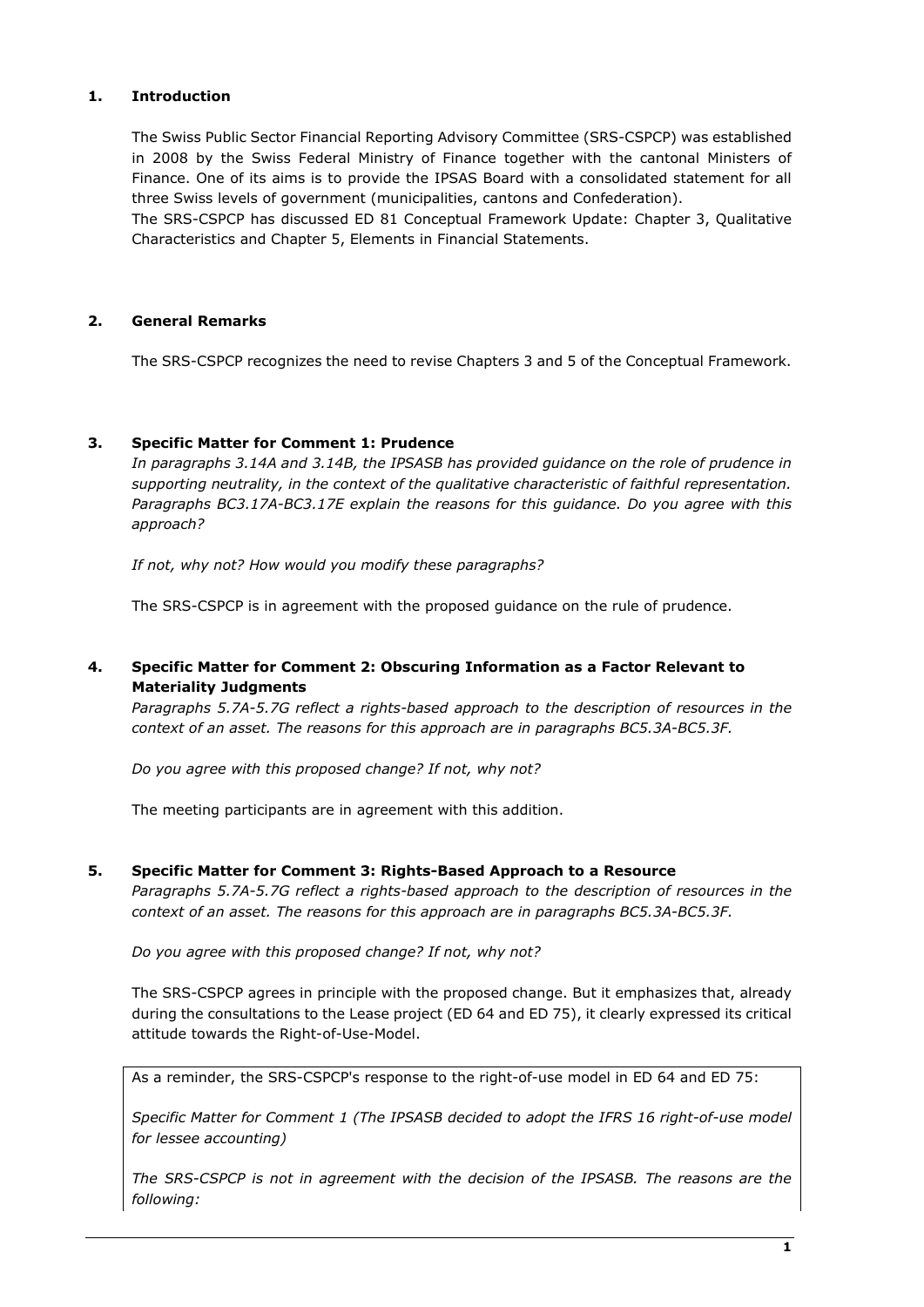- *1) This model is simpler in the use of rental contracts by decentralized entities (Australia, New Zealand). In the Swiss public sector, and also in other countries, properties are often managed centrally, which separates the management of the property and its use.*
- *2) For government's operation it is important to differentiate the different types of cost (e.g. rental or occupation costs). In Switzerland, budgetary effects are different for different types of cost. In the private sector on the other hand, the focus is more on the financial result and profit distribution. If the public sector starts to recognize the amortization (of the RoU) of rental costs, the statement of financial performance loses its informative value.*
- *3) The SRS-CSPCP is of the opinion that the focus of the proposed model is too much focussed on the statement of financial position. However, in the public sector the statement of financial performance is the key statement.*
- *4) Because the introduction of this model is complicated and costly, there is a risk that the governments will try to deviate from this standard in some way or not to adopt it. It could possibly become another obstacle to adopting IPSAS.*
- *5) In some small government units in Switzerland, the application of IFRS 16 led to difficulties. We expect even more difficulties if larger units.*
- *6) The current IPSAS 13 discloses the liability from operating leases in the Notes of the lessee. In the new standard this is no longer possible for most leasing liabilities. It is hardly comprehensible that in addition in the new standard the liability on unrealized income in the lessor must be carried among the liabilities in the statement of financial position.*
- *7) The RoU model can result in valuation problems. For example, determination of the duration of the right of use can become a challenge, if grant of the rental contract is governed only by law. The accountant in the lessee and the accountant in the lessor must make estimates, which politically is extremely delicate. The power of decision lies with the legislator, i.e. the Parliament. Estimates are conceivable between one year (budget year, approval of expenditure), four years (legislative period) and 150 years (possible duration of use). Clear guidance would be necessary in the standard as a decision-making aid.*

#### <span id="page-2-0"></span>**6. Specific Matter for Comment 4: Definition of a Liability**

*The revised definition of a liability is in paragraph 5.14:* 

*A present obligation of the entity to transfer resources as a result of past events. The reasons for the revised definition are in paragraphs 5.18A-5.18H.* 

*Do you agree with the revised definition? If you do not agree with the revised definition, what definition do you support and why?*

The SRS-CSPCP is in agreement with the new definition. But it requests that IPSAS Board precisely defines the term of «transfer», in particular in IPSAS 23.

#### <span id="page-2-1"></span>**7. Specific Matter for Comment 5: Guidance on the Transfer of Resources**

*The IPSASB has included guidance on the transfer of resources in paragraphs 5.16A-5.16F of the section on Liabilities. The reasons for including this guidance are in paragraphs BC5.19A-BC5.19D.* 

*Do you agree with this guidance? If not, how would you modify it?*

The SRS-CSPCP is in agreement with this guidance.